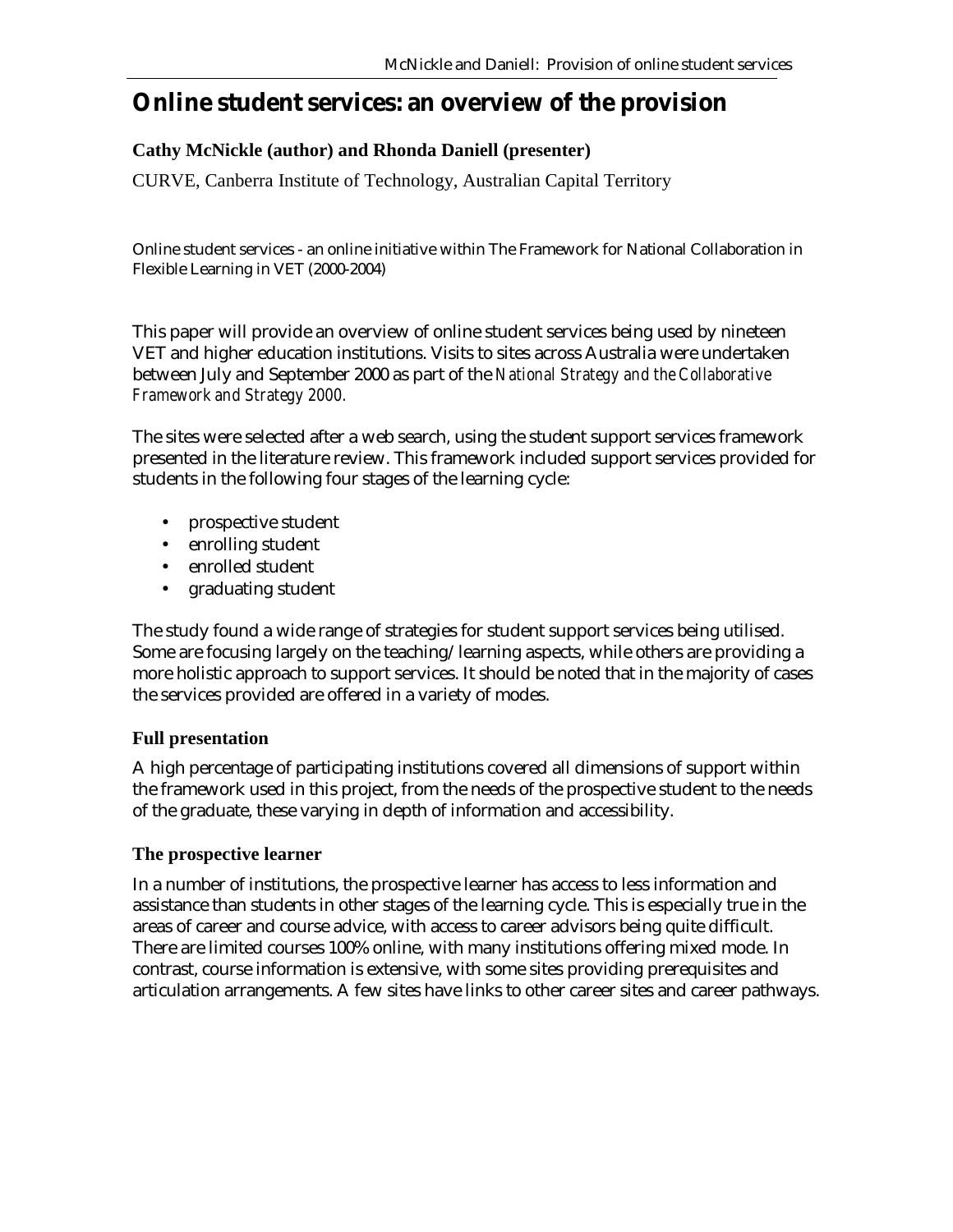| Career advice             | The majority of participating institutes have career advice online.<br>This information is also available face-to-face, in hardcopy, over<br>the phone and by email in a number of cases. |
|---------------------------|-------------------------------------------------------------------------------------------------------------------------------------------------------------------------------------------|
|                           | One provider presents this information in sections for<br>undergraduates, postgraduates and for international students.                                                                   |
|                           | Another site compiles prospective students' requests for<br>information into a database and sends them information on Career<br>Days etc.                                                 |
|                           | Limited sites have their articulation arrangements online also.                                                                                                                           |
|                           | The majority of providers have their Handbook online.<br>GetAccess (www.getaccess.wa.go.au) is an online, career-based<br>resource which includes information on:                         |
|                           | Self-awareness<br>Western Australian-specific careers<br>Labour market<br>Employment and training information                                                                             |
|                           | News - information on the labour market trends,<br>employment and training issues<br>Careers - career profiles                                                                            |
|                           | Career Café - a chat facility<br>Jobs                                                                                                                                                     |
|                           | An interactive career game is also included.                                                                                                                                              |
| <b>Course information</b> | The majority of sites have their course information online, some<br>with the Prospectus and course summaries.                                                                             |
|                           | Some include a glossary of terms in their course information, and<br>some also provide this information by way of a 1300 number,<br>email and hardcopy.                                   |
|                           | In a limited number of universities, the specific divisions are<br>responsible for the information that is presented online. Details<br>are also presented for specific courses.          |
| Course advice             | The majority of providers have some course advice online. This is<br>also available in hardcopy and face-to-face and in some<br>circumstances is linked to the specific faculty.          |
|                           | Career advice is available to students in some institutions, in a<br>range of modes. Limited sites include the prerequisites for the<br>courses.                                          |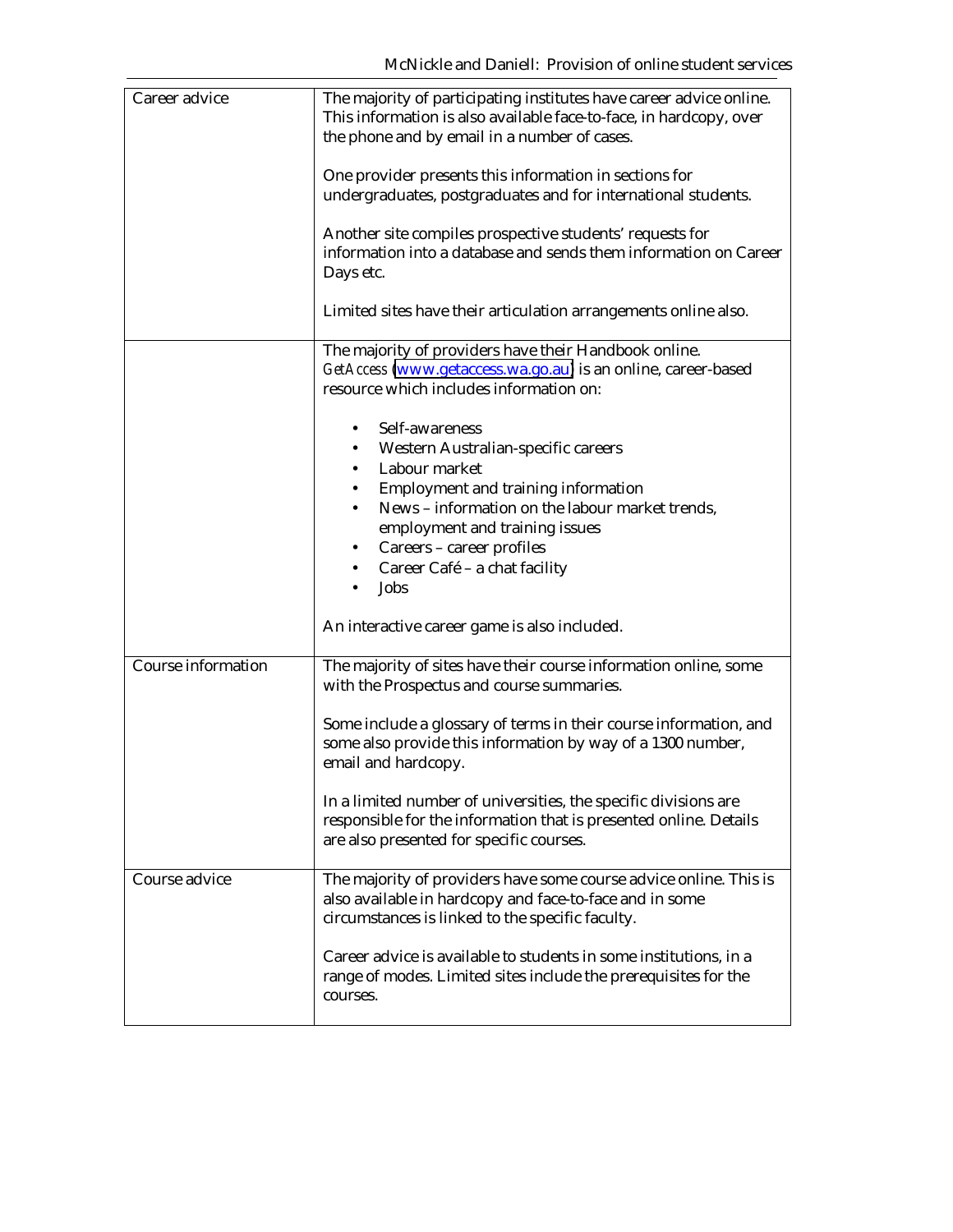| Information on admin.<br>details (fees, RCC,<br>enrolment or application<br>procedures etc) | Sites have included information on RCCs, Skills Recognition,<br>Advanced Standing and scholarship details, with one institution<br>providing a Credit Precedent List online.<br>Some have fully dynamic forms that change to suit the course.<br>Some institutions have facilities for enrolment and payment<br>online, however, the majority are still striving toward this.<br>Sites have links to information on UAC, the Schools/College<br>Documentation Scheme etc - some with details and availability of<br>admission and admission forms. To a lesser extent, some also have<br>the capability for prospective students to complete forms and send |
|---------------------------------------------------------------------------------------------|-------------------------------------------------------------------------------------------------------------------------------------------------------------------------------------------------------------------------------------------------------------------------------------------------------------------------------------------------------------------------------------------------------------------------------------------------------------------------------------------------------------------------------------------------------------------------------------------------------------------------------------------------------------|
|                                                                                             | them online.                                                                                                                                                                                                                                                                                                                                                                                                                                                                                                                                                                                                                                                |
|                                                                                             | The availability of <i>Change of enrolment</i> online is quite limited.<br>One provider has a helpdesk to the host provider and the online<br>information called 'Contact Us'.                                                                                                                                                                                                                                                                                                                                                                                                                                                                              |

#### **Enrolling students**

Enrolling students have information available on the enrolment process, but the actual facility for e-commerce is very limited, with options being confined to paying over the phone with a credit card, in person and by email or mail.

At the time of the visits there were very few institutions providing complete enrolment online. Many indicated that they were in the process of developing this facility.

| <b>Enrolment</b> process | The majority of participants have enrolment information and<br>processes, and enrolment and enquiry forms online. A limited<br>number have the provision of enrolling and re-enrolling online.<br>This information can also be obtained via email, mail, by phone                 |
|--------------------------|-----------------------------------------------------------------------------------------------------------------------------------------------------------------------------------------------------------------------------------------------------------------------------------|
|                          | and in person.<br>Faculties have Student Liaison Units to deal with all of these<br>issues.                                                                                                                                                                                       |
|                          | There is limited provision of the facility of a One-Stop-Shop, and<br>one provider has an online guide, Getting Started.                                                                                                                                                          |
| Payment of fees          | There a number of options for paying fees, including Bpay, using<br>a credit card over the phone or paying in person or by mail. The<br>implementation of e-commerce is limited at this period of time,<br>however information on the process of payment of fees is<br>plentiful. |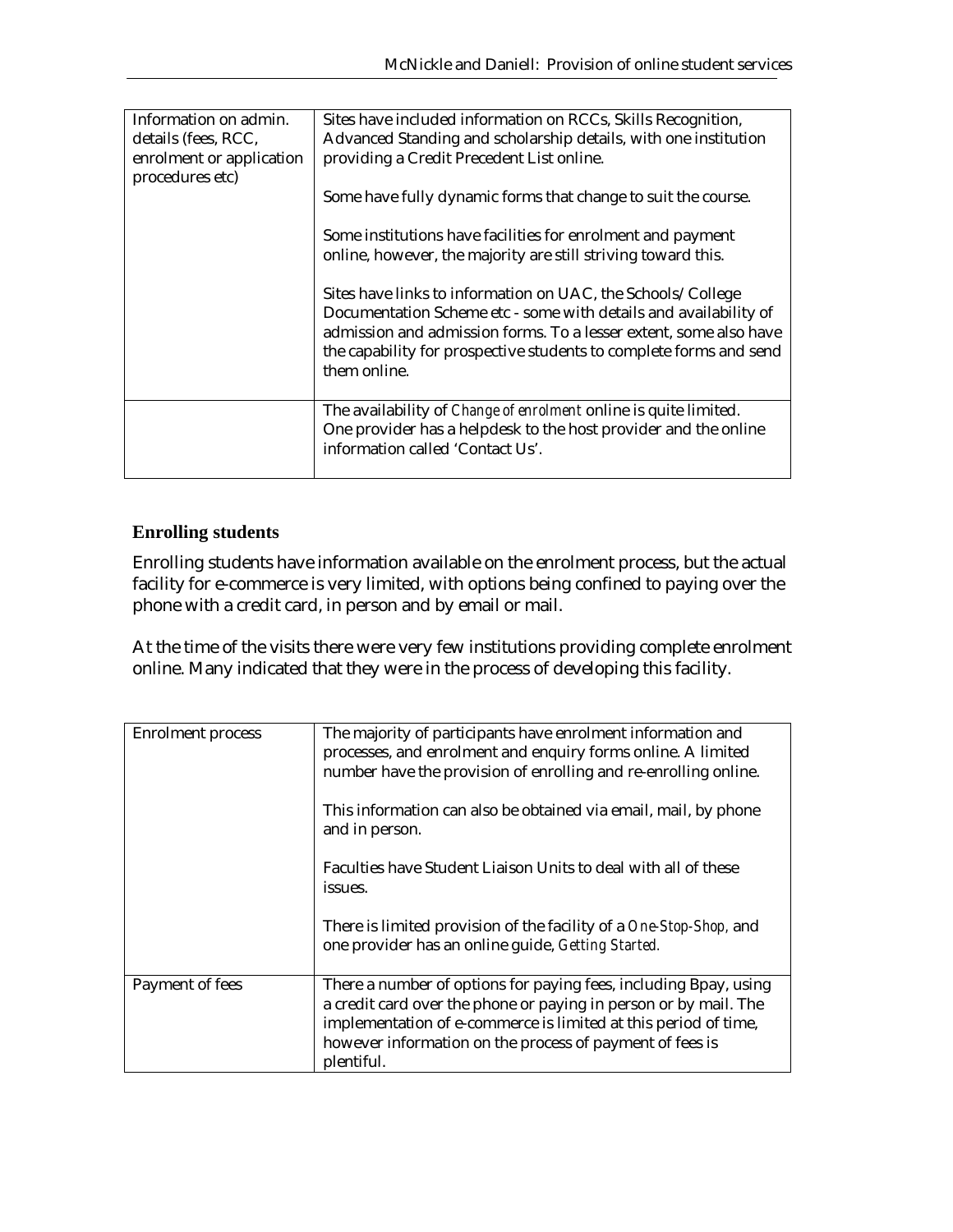| Help with enrolling | Assistance with enrolling is available by email and over the<br>phone, with one specific program with online assistance, Getting |
|---------------------|----------------------------------------------------------------------------------------------------------------------------------|
|                     | Started, having the registration, course application and enrolment                                                               |
|                     | details.                                                                                                                         |
|                     | Another provides information on a one-to-one basis, customised                                                                   |
|                     | to suit the individual.                                                                                                          |
|                     | Enrolment in a number of institutions is the responsibility of the                                                               |
|                     | specific faculty.                                                                                                                |
|                     |                                                                                                                                  |

The 'digital divide' has been highlighted as an equity issue that will detract from the learning process for some, with access to the internet still an issue confronting some providers in isolated areas.

#### **Enrolled student**

The literature review indicated that the online provider focused on the technological perspective of the mode for the enrolled student. This is consistent with the view of Carroll and McNickle (2000), Collis (1996), Haley (1999) and Nowak (1998), who have commented that online development is content- and technology-driven and narrowly focused on the design and delivery side of education*.* Whilst the site visits reaffirmed this, there has been a marked shift to a more holistic approach to support services because they are perceived as being essential for effective learning to take place. Pittman (2000, p 12) affirms this view with: 'What is needed is a comprehensive platform for online education, which includes not only presentation and education but also all the administrative functions required for student progress through the institution'. However, it is the administrative functions that appear to be more difficult to put online. These functions include changing courses, financial status, enrolling, payment and the provision of evidence/documentation for recognition of prior learning.

Another area of challenge for online developers is the provision of personal counselling. Even though many providers have this service available face-to-face and over the phone, for the online student requiring this provision beyond the 9.00 am-5.30 pm timeframe, only a limited number of providers have addressed this issue. Restrictions are plentiful, with privacy and communication issues being paramount. Some of these issues are being addressed in the Learnscope project *Online Counselling Skills* and the TAFE Student Services Online project.

Induction and orientation programs are provided in a number of modes. The viability of these different modes is being contested (Brown 1998; Snewin 1999; Webb and Gibson 2000; Williams et al 1997). Despite the different modes being used, it is nevertheless essential for students to be able to access some form of induction and orientation (James 1999; McNickle 1999).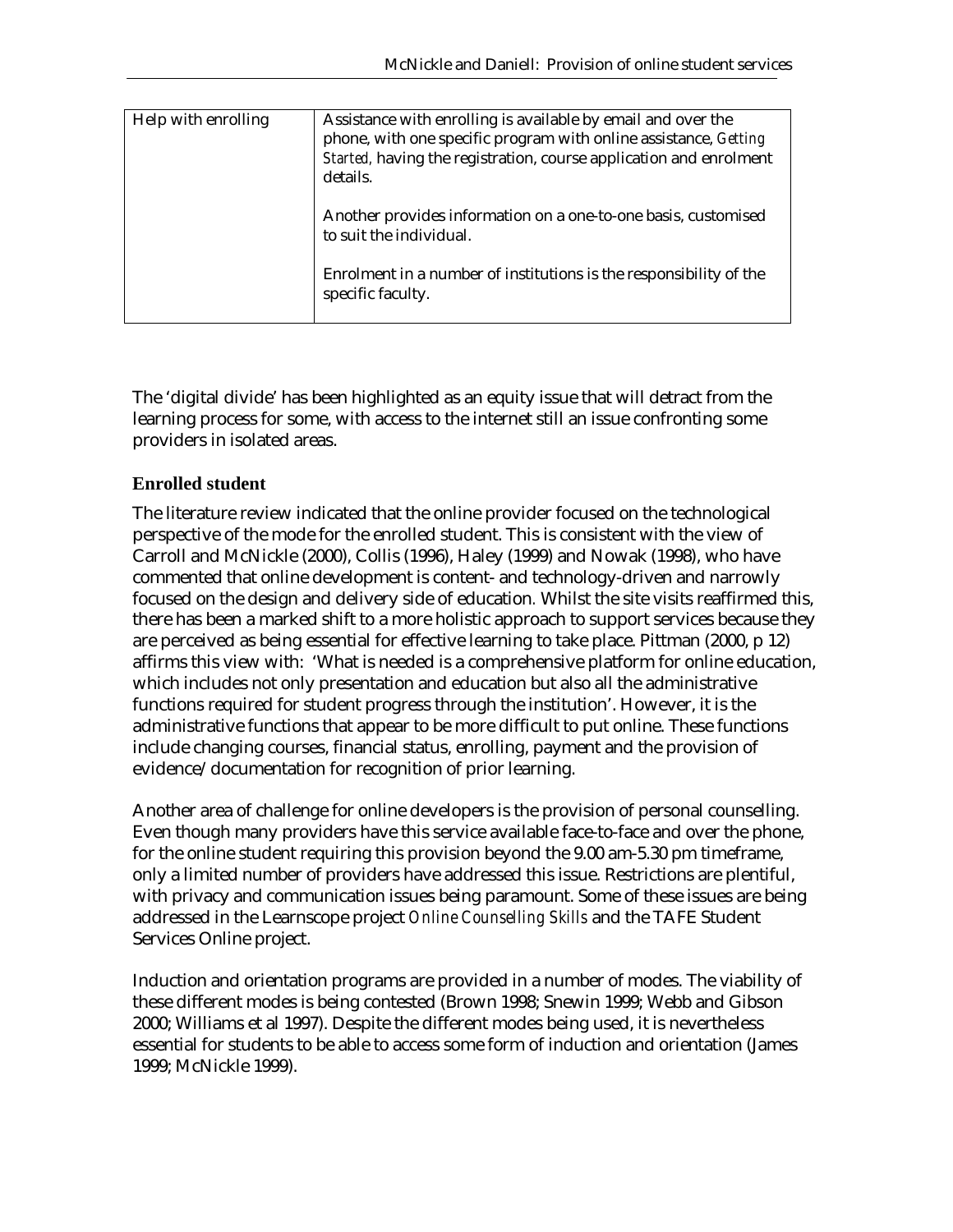Academic support, IT support and academic resources are provided in varying depths and modes. Examples include IT Liaison Officers in a range of geographical locations, IT mentors (for some courses), an extensive range of teaching and learning support and strategies to aid students in their transition to independent learning, together with resources that can be downloaded instead of using textbooks. The availability of communication links in a variety of modes and access times are acclaimed as one of the more important mechanisms in the support process. It must be noted at this time that even though these facilities are available, the importance of personal contact needs to be acknowledged (Evans and Deschepper 1998; Snewin 1999; Williams et al 1997).

Most inductions to the subjects are discipline- or faculty-specific, although a number of institutions have general orientation material on the website or paper-based material. Distance education institutions appear to have more depth of information in this area.

Communication has been highlighted as one of the more important issues for supporting online students. This was provided in a variety of forms including: email, chat rooms and bulletin boards. Some institutions have personal portals for each student where they can gain information about their own studies.

Personal counselling is an issue for providers, with privacy and authenticity causing concern. Career counselling is provided in some institutions via the phone, email or faceto-face.

| Orientation to online | There are a range of orientation packages being utilised, including: |
|-----------------------|----------------------------------------------------------------------|
| learning              |                                                                      |
|                       |                                                                      |
|                       | The LITE program, which is a self-paced, credit bearing              |
|                       | foundation unit entirely online. This unit assists students          |
|                       | with library use, location of resources, research skills,            |
|                       | using the web, email, word processing and spreadsheets.              |
|                       |                                                                      |
|                       | The Academic Orientation Program – available in                      |
|                       | hardcopy or email sent from the specific faculty.                    |
|                       |                                                                      |
|                       | A variety of Welcome packs for online learning.                      |
|                       |                                                                      |
|                       | Orientation sessions held by the teaching and learning               |
|                       | areas.                                                               |
|                       |                                                                      |
|                       | CDs with information specific to online learning.                    |
|                       |                                                                      |
|                       | Information built into the online courses.                           |
|                       |                                                                      |
|                       | In a number of examples, orientation is a faculty-specific           |
|                       | responsibility and a number of sites have FAQs specific to           |
|                       | Orientation to Online Learning.                                      |
|                       |                                                                      |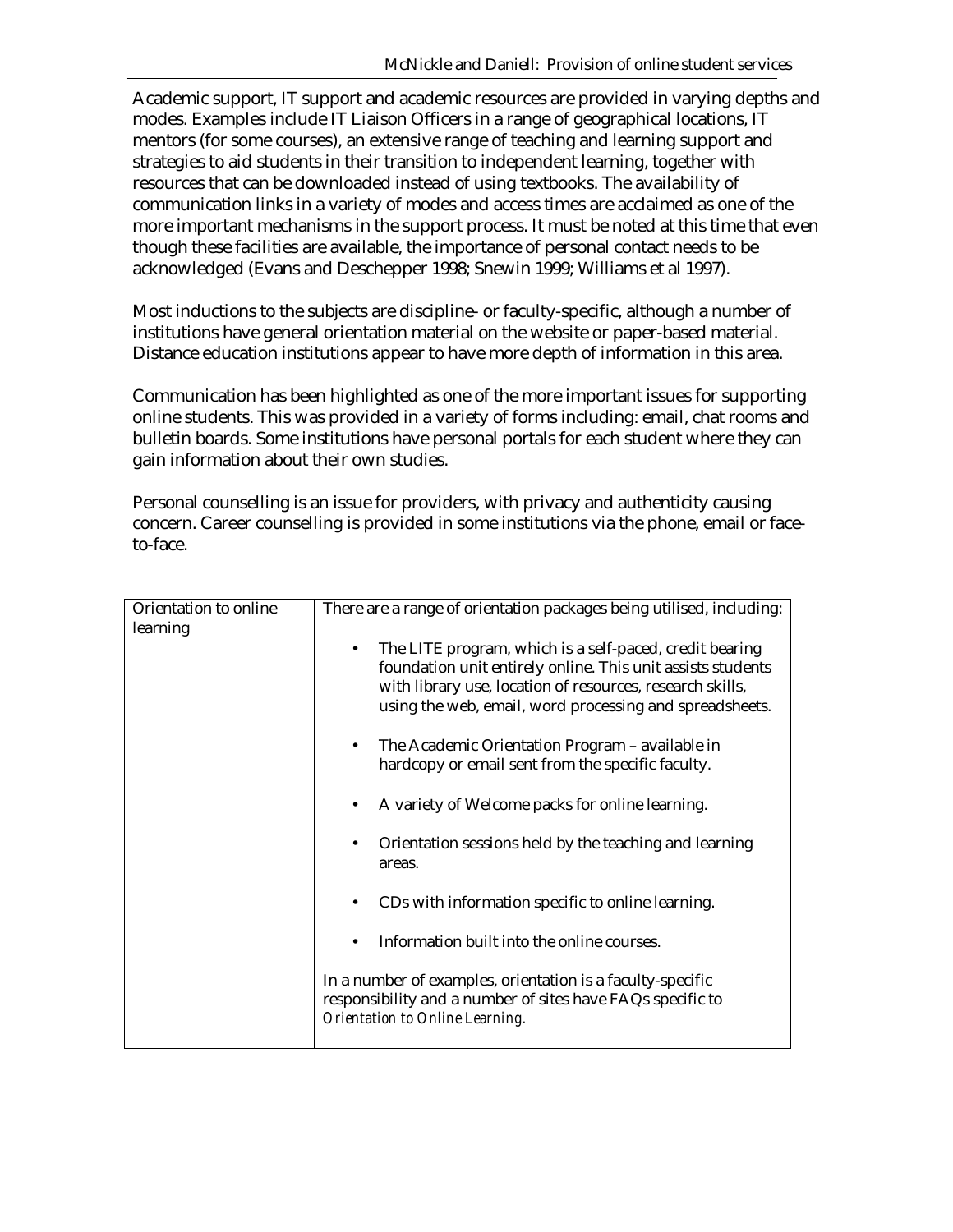| Induction and                                                                   | There is a lot of information online on induction/orientation.                                                                                                                                                                                                                                               |
|---------------------------------------------------------------------------------|--------------------------------------------------------------------------------------------------------------------------------------------------------------------------------------------------------------------------------------------------------------------------------------------------------------|
| orientation to specific                                                         | There is also a range of web-based resources, with a focus on                                                                                                                                                                                                                                                |
| course                                                                          | communication. Some providers have this information included in<br>the course notes, which are also sent in hardcopy.                                                                                                                                                                                        |
|                                                                                 | In some examples, induction/orientation is a faculty-based<br>responsibility.                                                                                                                                                                                                                                |
|                                                                                 | Examples online include: Introduction to Online Learning and<br>Welcome to Participate in Networks.                                                                                                                                                                                                          |
|                                                                                 | Workshops are also available in-house on Learning Strategies, as<br>part of an Induction program.                                                                                                                                                                                                            |
| <b>Communication links</b><br>(chatrooms, bulletin                              | A variety of communication links are used, including:                                                                                                                                                                                                                                                        |
| boards etc) for possible                                                        | Chat sessions<br>$\bullet$                                                                                                                                                                                                                                                                                   |
| SS use                                                                          | Inbuilt emails specific to courses                                                                                                                                                                                                                                                                           |
|                                                                                 | Online student lounge                                                                                                                                                                                                                                                                                        |
|                                                                                 | <b>Bulletin boards</b>                                                                                                                                                                                                                                                                                       |
|                                                                                 | Email                                                                                                                                                                                                                                                                                                        |
|                                                                                 | Webboard                                                                                                                                                                                                                                                                                                     |
|                                                                                 | Helpdesk                                                                                                                                                                                                                                                                                                     |
|                                                                                 | <b>Information line</b>                                                                                                                                                                                                                                                                                      |
|                                                                                 | NTU Talkline.                                                                                                                                                                                                                                                                                                |
| <b>Administrative services</b><br>(changing courses,<br>results, late fees etc) | The provision of all administrative services online is limited. One<br>provider has this entire service online, another has a Personal<br>Profile for students which provides results, timetables, academic<br>history, exam timetable, internet access and the account balance<br>specific to each student. |
|                                                                                 | Some providers allow course changes online and viewing of<br>results, and provide helpdesk.                                                                                                                                                                                                                  |
|                                                                                 | Information is also available to students by email, face-to-face, by<br>phone and by mail.                                                                                                                                                                                                                   |
|                                                                                 | One university has Information Systems and Student<br>Administration centrally located to enhance client service and<br>satisfaction.                                                                                                                                                                        |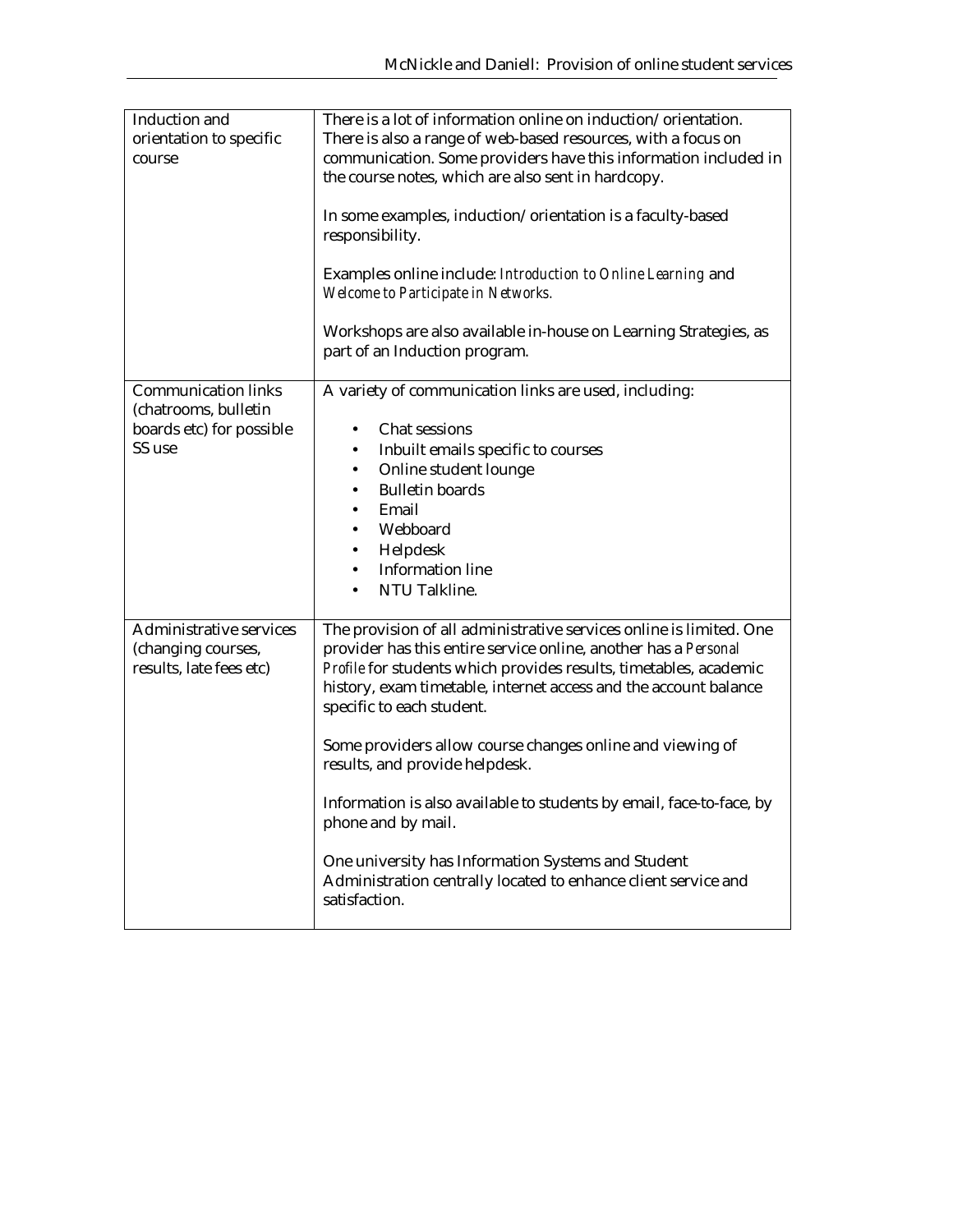| Academic support (study  | Academic support is provided in a number of forms, including:                                          |
|--------------------------|--------------------------------------------------------------------------------------------------------|
| skills, time management, |                                                                                                        |
| information literacy,    | Chat and bulletin boards                                                                               |
| numeracy, peer support)  | Teaching and learning areas, offering study skills and<br>$\bullet$                                    |
|                          | general support                                                                                        |
|                          | Specific programs including tUNEup, which provides<br>$\bullet$                                        |
|                          | basic academic skills and is available on CD or paper                                                  |
|                          | Academic support available online<br>٠                                                                 |
|                          | Assistance available by email, face-to-face and by phone<br>٠                                          |
|                          | An extensive range of study skills available online (most<br>$\bullet$<br>participating organisations) |
|                          | Tutorial support available online<br>$\bullet$                                                         |
|                          | Peer support (limited)<br>$\bullet$                                                                    |
|                          | Extensive Study Skills resources to cover both higher<br>$\bullet$                                     |
|                          | education and TAFE students                                                                            |
|                          | Introduction to University Learning - a unit students take if                                          |
|                          | they are having trouble at university. The student drops a                                             |
|                          | unit and picks this one up, which helps them with study                                                |
|                          | skills, is a credit-bearing unit and helps the student stay at                                         |
|                          | university                                                                                             |
|                          | Learning Online - a study skills program offered by one of<br>the providers                            |
|                          | A video, From Life to Learning, which raises awareness of                                              |
|                          | skills, knowledge and abilities that the student brings                                                |
|                          | from school to university                                                                              |
|                          |                                                                                                        |
| Counselling (personal)   | The majority of sites have information on counselling online. This                                     |
|                          | information varies from contact details to more depth, including                                       |
|                          | the different counselling available etc.                                                               |
|                          | In limited institutions, counselling is available over the phone and                                   |
|                          | via email, whereas the majority have facilities for face-to-face                                       |
|                          | counselling quite freely available.                                                                    |
|                          |                                                                                                        |
|                          | One institution provides Regional Liaison Counselling Officers in                                      |
|                          | regional areas for their students.                                                                     |
| Career counselling       | Information is available online and over the phone in most cases,                                      |
|                          | with limited email and formal counselling facilities being                                             |
|                          | available.                                                                                             |
|                          |                                                                                                        |
| Academic resources       | Library facilities vary, with online references, catalogues, links                                     |
| (library, databases,     | and resources being available to the students in most institutions                                     |
| websites, bookshop etc)  | and mostly on the homepage. These services are generally                                               |
|                          | available to students by phone, fax, mail, email, inter-library loan<br>and online.                    |
|                          |                                                                                                        |
|                          | One library provides links with other sites as part of the network -                                   |
|                          | LEARN, whereas another has an electronic reserve for teaching                                          |
|                          | materials for external students.                                                                       |
|                          |                                                                                                        |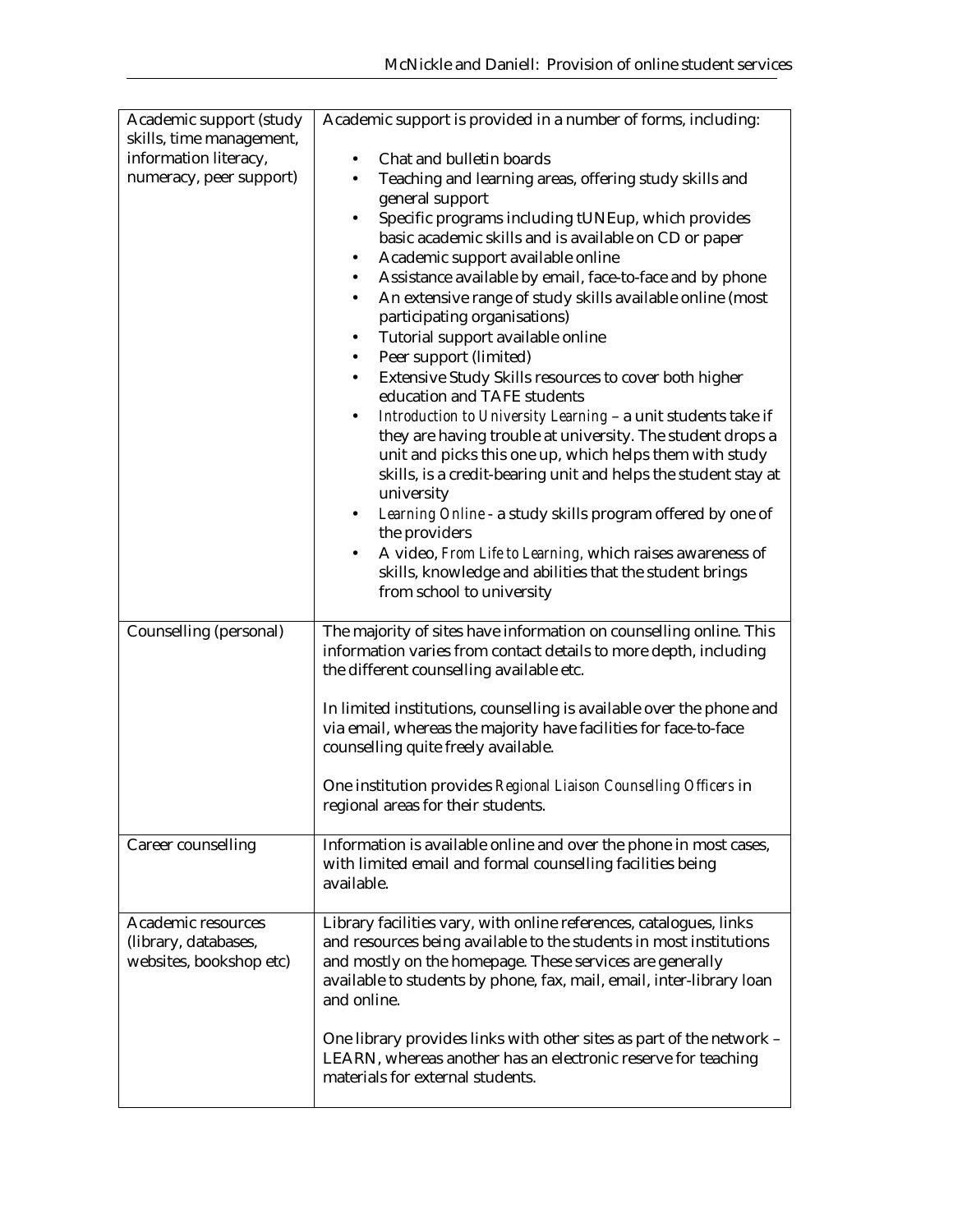|                                                                                           | One university subscribes to Ebscohost. These articles are<br>available in complete version and can be downloaded from the<br>site instead of using textbooks.<br>One university is running a program - ITPassport - this is in<br>conjunction with the library that gives the students basic<br>computer literacy training and continues throughout the year.<br>This university has a policy that: All students will leave the<br>University with generic skills, especially IT and Information Literacy<br>skills. This same university has a two-day turnaround for requests<br>for resources.                                                                                                      |
|-------------------------------------------------------------------------------------------|---------------------------------------------------------------------------------------------------------------------------------------------------------------------------------------------------------------------------------------------------------------------------------------------------------------------------------------------------------------------------------------------------------------------------------------------------------------------------------------------------------------------------------------------------------------------------------------------------------------------------------------------------------------------------------------------------------|
| IT support and help line                                                                  | A variety of strategies are used for IT support, including:<br>Getting Started, which is a guide to the internet<br>Help Activities for new users, which looks at issues that new<br>users are likely to encounter<br>FAQs<br>1800 and 1300 phone numbers<br>Asynchronous discussion<br><b>Student Helpdesk</b><br>٠<br>Helpline<br><b>Interactive Voice Response</b><br>Kiosk, which has an extensive range of student<br>information on admissions, enrolment, faculty<br>contacts/information, admission/enrolment status,<br>financial information, units, courses etc<br>One university provides support 7 days per week, with a<br>4-hour response time and technical mentors for some<br>courses |
| Other student services<br>not discussed above that<br>are provided for online<br>students | Services provided by a number of the contributing institutions<br>include:<br>Childcare<br>Support for specific needs<br><b>Aboriginal Educational Support Service</b><br><b>Access and Equity</b><br><b>International Student Services</b><br>English as a Second Language<br><b>Financial Assistance</b><br>General Support Services, including accommodation,<br>health services, legal assistance, health                                                                                                                                                                                                                                                                                           |

#### **Graduating students**

The study found that graduating students have been able to access a varied range of assistance and information on career destinations, job seeking skills, agency links and results. Some institutions offer extensive Graduate Destination information, whilst others provide the opportunity for employers to go to the different faculties to give employment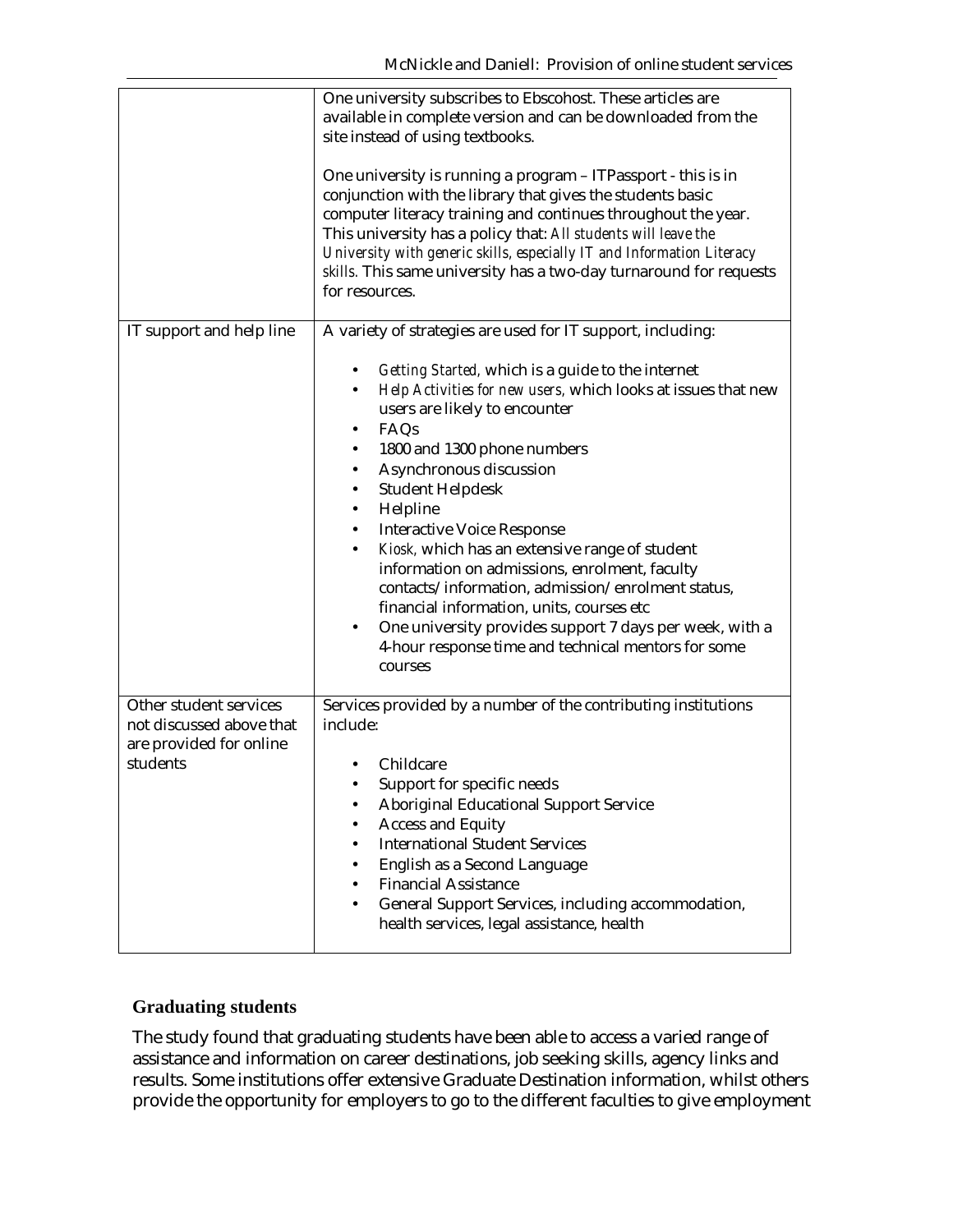details, assistance and even interviews in some cases. Employment information and assistance is also available online.

| Information on career | This information is provided in a variety of forms - online,                                                                                                                                                                                                                                                                                                                                                                                                                          |
|-----------------------|---------------------------------------------------------------------------------------------------------------------------------------------------------------------------------------------------------------------------------------------------------------------------------------------------------------------------------------------------------------------------------------------------------------------------------------------------------------------------------------|
| destinations          | phone and in hard copy.                                                                                                                                                                                                                                                                                                                                                                                                                                                               |
|                       | Most institutions have their Handbook online and a variety of<br>information is available online, including links to employment<br>agencies. One university provides employers with a pack.<br>A number of universities have employers come to the university<br>and give presentations about their positions, and employment<br>details. Sometimes, students are interviewed. Graduates will<br>also accompany their employers sometimes and give an account<br>of their experience. |
|                       | Employers put information on the website, including positions<br>and employment information. This is also available by fax and<br>email.                                                                                                                                                                                                                                                                                                                                              |
|                       | Graduate Destination Survey information is available online,<br>with some providers giving very extensive details - categorised<br>into:                                                                                                                                                                                                                                                                                                                                              |
|                       | Faculties                                                                                                                                                                                                                                                                                                                                                                                                                                                                             |
|                       | Courses                                                                                                                                                                                                                                                                                                                                                                                                                                                                               |
|                       | By further study<br>Employment                                                                                                                                                                                                                                                                                                                                                                                                                                                        |
|                       | Age/salary                                                                                                                                                                                                                                                                                                                                                                                                                                                                            |
|                       |                                                                                                                                                                                                                                                                                                                                                                                                                                                                                       |
| Job search skills     | A number of websites have information online, some having<br>links to employment agencies and links to other appropriate<br>sites.                                                                                                                                                                                                                                                                                                                                                    |
|                       | Workshops are also advertised online. This material is<br>sometimes presented as a separate module or included as part<br>of courses.                                                                                                                                                                                                                                                                                                                                                 |
| Resume development    | A number of websites have information online, some having<br>links to employment agencies and links to other appropriate<br>sites.                                                                                                                                                                                                                                                                                                                                                    |
|                       | Workshops are also advertised online.                                                                                                                                                                                                                                                                                                                                                                                                                                                 |
| Interview tips        | This material is sometimes available as a module or as a<br>workshop, which is advertised online. A number of providers<br>have specific information available online, with links to<br>agencies.                                                                                                                                                                                                                                                                                     |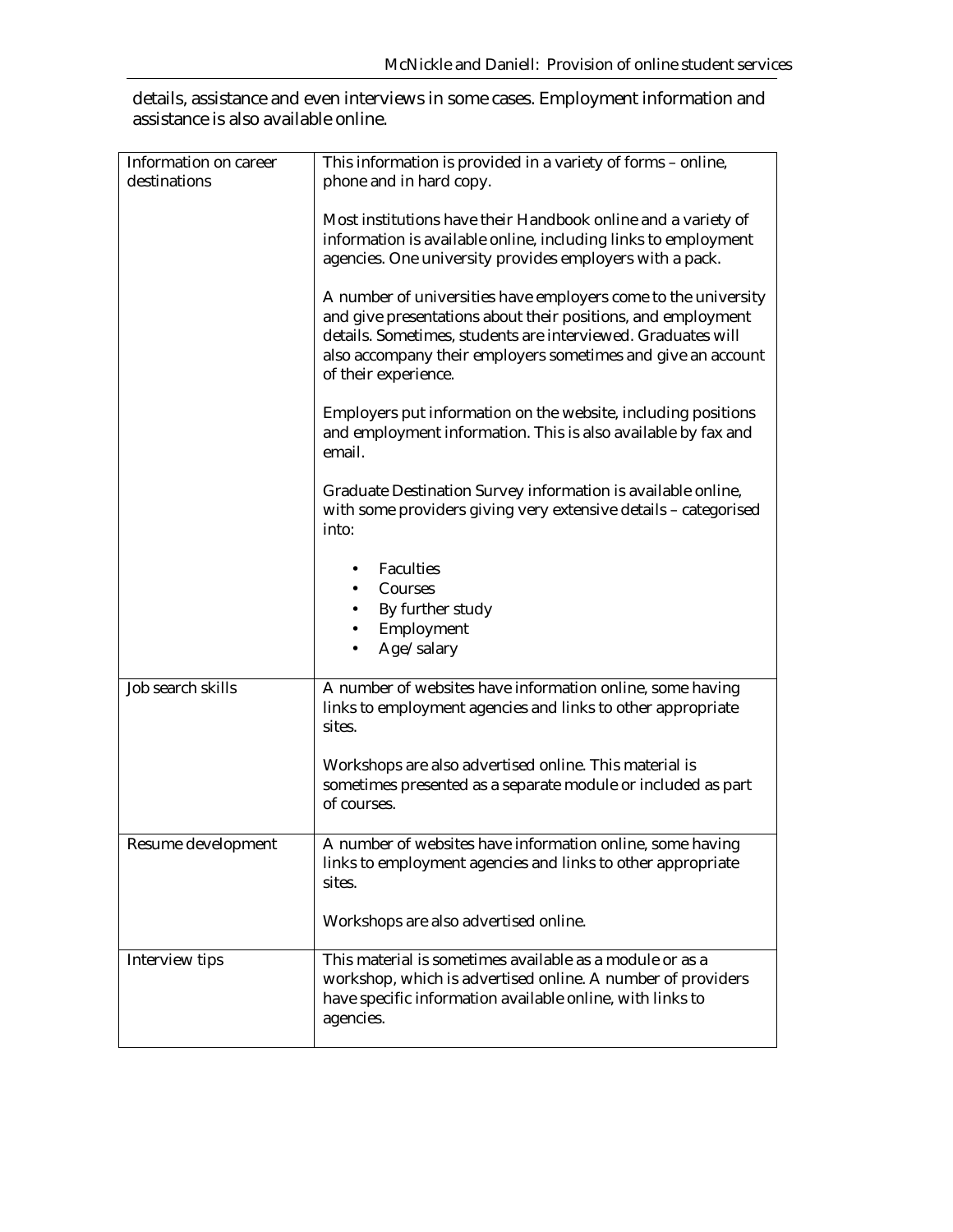| Agency links (to<br>industries, career sites,<br>employment sites etc) | Information is accessible online by a number of providers. Many<br>also have links to industry, job agencies (Drake and Dunhill),<br>employment sites, the Australian Jobs Board and other brokers<br>etc. |
|------------------------------------------------------------------------|------------------------------------------------------------------------------------------------------------------------------------------------------------------------------------------------------------|
|                                                                        | A number of universities have employers come to the university<br>and give presentations of their positions and employment<br>details. Sometimes they interview students.                                  |
| Results and<br>transcripts                                             | The majority of providers have results available online and to a<br>lesser extent by phone, or in hardcopy. Transcripts are available<br>in hardcopy.                                                      |

# **Any other information**

| Teaching, learning and<br>This section will include some points regarding teaching and<br>developmental issues<br>learning and online development of resources etc that are not<br>included above.<br>Online resources to support learning and aid access to<br>$\bullet$<br>learning<br>The provision of seamless student services to all TAFE<br>$\bullet$<br>students irrespective of delivery mode<br>Students in WebCT - online access to global WebCT<br>$\bullet$<br>support and services<br>A showcase of teaching strategies for online delivery to<br>$\bullet$<br>be made available in October<br>Central TAFE body - hosting the provision and<br>$\bullet$<br>development of online learning<br>Integration of higher education and TAFE, with some<br>$\bullet$<br>teachers/lecturers teaching both sectors - the<br>articulation process being utilised within the one<br>institution from TAFE courses through the higher<br>education sector.<br>Presentation of online resources:<br>A series of web pages available on web design<br>$\circ$<br>Download time - an important consideration for<br>$\circ$<br>students learning online<br>Short pages - more reader friendly<br>$\circ$<br>Presentation of voice track and slides available<br>$\circ$<br>Personalised contact with teachers used<br>$\circ$<br>extensively in the form of chatrooms and email<br>Careers information - available online within<br>$\circ$<br>the next 3 weeks, including a virtual careers fair<br>and range of links to sites, from applications to<br>interviews and hotlinks |  |
|------------------------------------------------------------------------------------------------------------------------------------------------------------------------------------------------------------------------------------------------------------------------------------------------------------------------------------------------------------------------------------------------------------------------------------------------------------------------------------------------------------------------------------------------------------------------------------------------------------------------------------------------------------------------------------------------------------------------------------------------------------------------------------------------------------------------------------------------------------------------------------------------------------------------------------------------------------------------------------------------------------------------------------------------------------------------------------------------------------------------------------------------------------------------------------------------------------------------------------------------------------------------------------------------------------------------------------------------------------------------------------------------------------------------------------------------------------------------------------------------------------------------------------------------------------------------------------|--|
|                                                                                                                                                                                                                                                                                                                                                                                                                                                                                                                                                                                                                                                                                                                                                                                                                                                                                                                                                                                                                                                                                                                                                                                                                                                                                                                                                                                                                                                                                                                                                                                    |  |
|                                                                                                                                                                                                                                                                                                                                                                                                                                                                                                                                                                                                                                                                                                                                                                                                                                                                                                                                                                                                                                                                                                                                                                                                                                                                                                                                                                                                                                                                                                                                                                                    |  |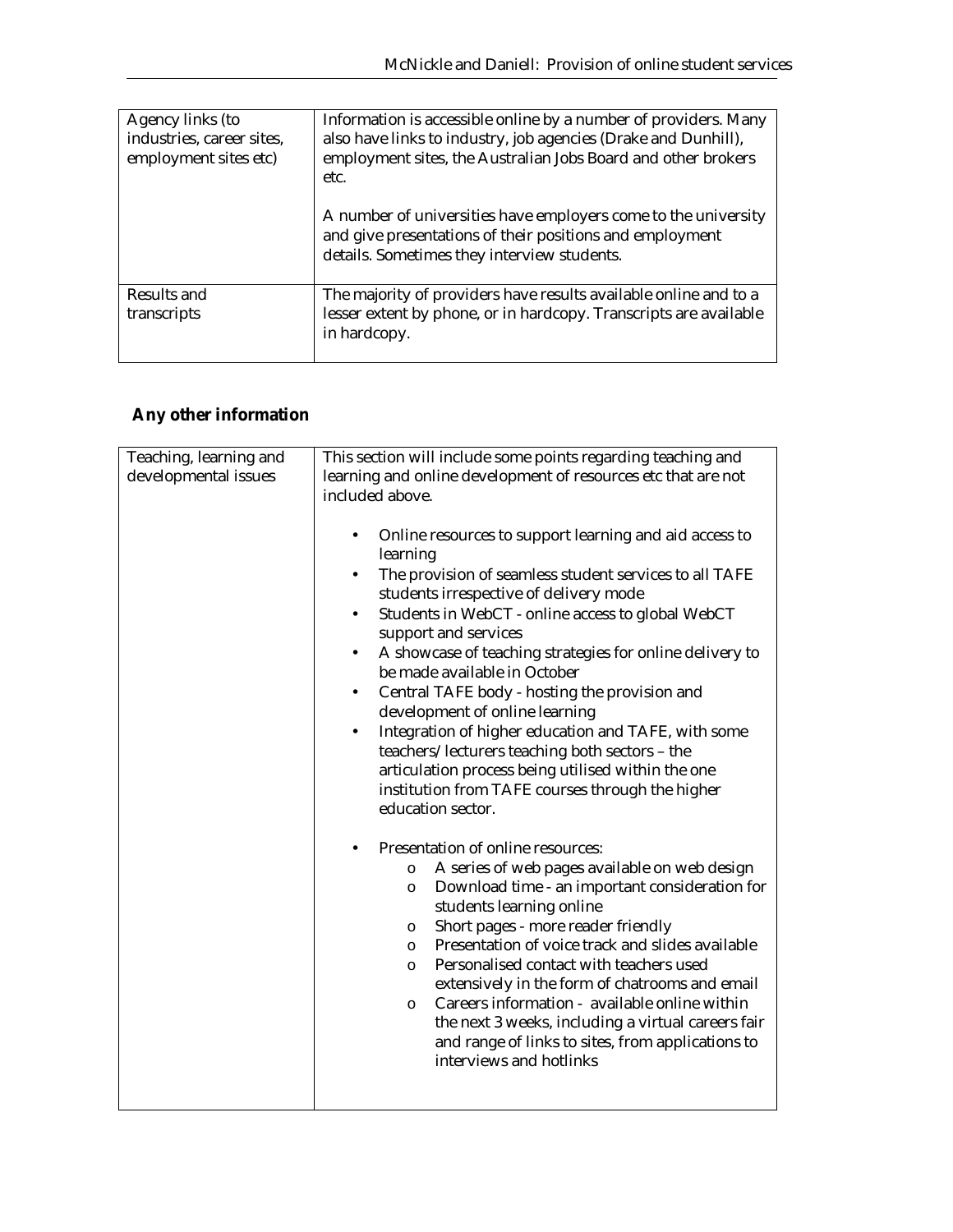|        | The use of learning strategies to aid learning.                                                                                                                                                                                                                                                                                                        |
|--------|--------------------------------------------------------------------------------------------------------------------------------------------------------------------------------------------------------------------------------------------------------------------------------------------------------------------------------------------------------|
|        | The main services online students need:<br>Administration<br>$\circ$<br>User name and password<br>$\circ$<br>Access on the web with general set up of<br>O<br>browser, ISP and access issues<br>Networks and error messages<br>$\circ$<br>How to use chatboards, discussion boards.<br>$\circ$<br>Access to IT support and general services<br>$\circ$ |
|        | Students need adequate, up-to-date information and<br>need to be stepped through every process on a basic<br>concrete level<br>Sites need to be easy to navigate<br>So much emphasis has been on the product; now it is<br>$\bullet$<br>time to look at other components in the class room - we<br>need to be proactive                                |
|        | For online learners to be effective, they need:<br>Motivation<br>$\circ$<br>Research skills<br>$\circ$<br>The ability to work with information given to<br>$\circ$<br>them and to be able to understand and interpret<br>this information effectively                                                                                                  |
|        | It is important that communication and activities are built into<br>the resources. Communication builds a sense of community and<br>gives the students a sense of ownership of that channel                                                                                                                                                            |
|        | Students having difficulties are usually identified within five<br>weeks by their tutors.                                                                                                                                                                                                                                                              |
|        | Much of the online courses around the world are for<br>postgraduate students who have independent learning skills                                                                                                                                                                                                                                      |
| sites. | $www.bobby.com - a site that evaluates the accessibility of other$                                                                                                                                                                                                                                                                                     |

#### *Innovative practices:*

Other examples of innovative practice to aid the online learner include:

- One provider presents career advice in sections for undergraduates, postgraduates and for international students.
- The LITE program, which is a self-paced, credit bearing foundation unit that is entirely online. This unit assists students with library use, location of resources, research skills, using the web, email, word processing and spreadsheets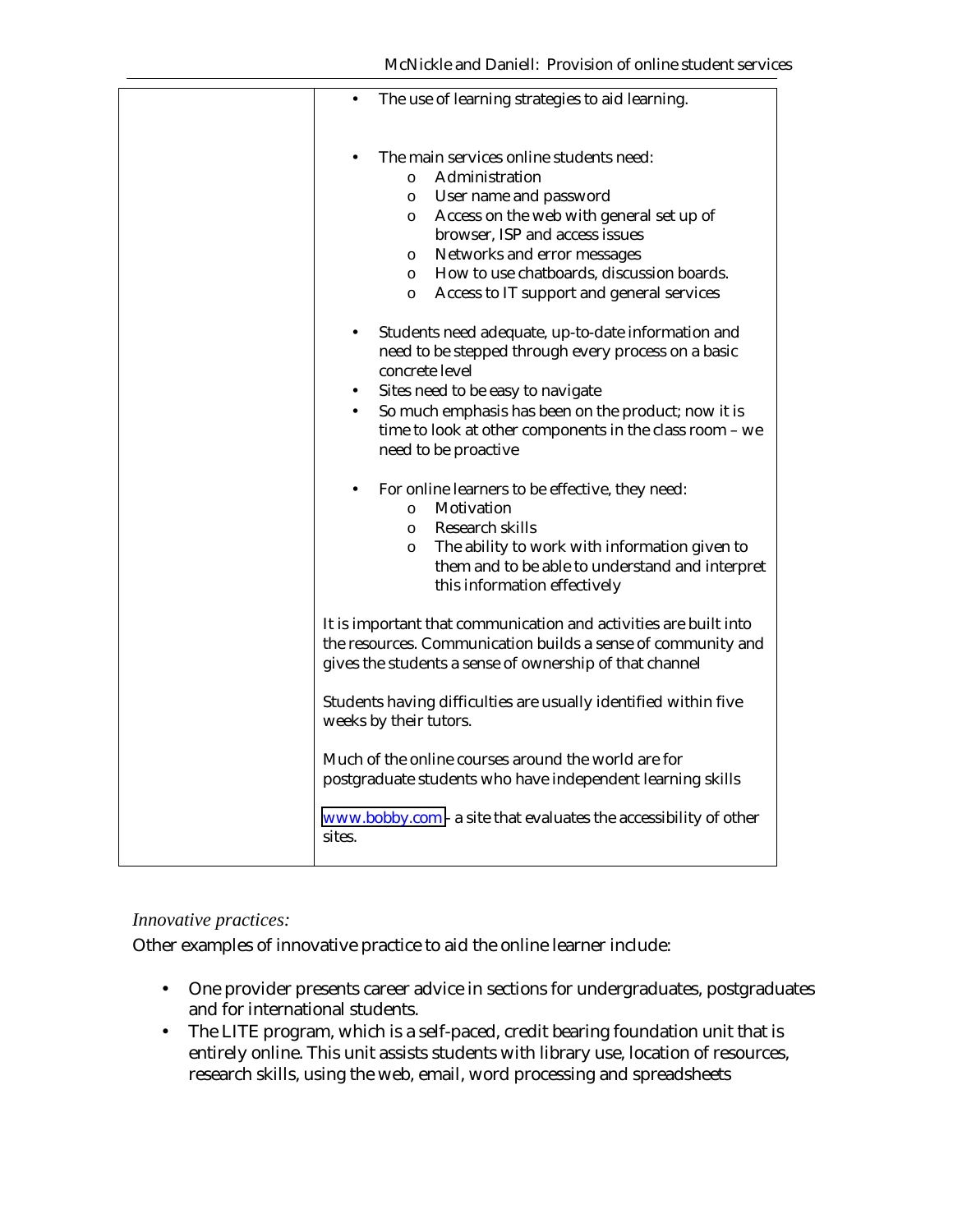- Graduate Destination Survey information is available online, with extensive details being categorised into:
	- o Faculties
	- o Courses
	- o By further study
	- o Employment
	- o Age Salary.

Personnel associated with all sites included in this study made it quite clear that they are still grappling with many facets of the transition to online delivery and the provision of support services in this innovative environment. However, their willingness to share their experiences has made the study more viable and worthwhile.

Provider approaches tend to be quite individualistic, often reflecting the needs of their particular client groups. But they all have something to offer as an example of innovative practice to their educational counterparts. Both sectors in the study - VET and higher education - recognise that a holistic approach is essential in the provision of support services.

## **References**

Carroll T and McNickle C (2000) On-line student services (Strategy 2000 - Project 3/12.1). Project Executive Plan. Canberra, Project consortium: CIT; WestOne; TAFE Tasmania; Office of Vocational Education and Training.

Collis B (1996) Does more technology mean more choice for the learner? Experiences from the TeleScopia Project. Vocational Training: European Journal, NR7, Jan-April, pp 12-19.

Evans A and Deschepper A (1998) Learner support in an online environment. Open Learning 1998 - Proceedings of the third International Conference in Open Learning, 2-4 December.

Haley J (1999) Online training: where is it at? Who is offering it? Does it really work? The Australian TAFE Teacher, vol 33, no 1, p 14.

James T (1999) Student readiness to learn via the Internet. Second conference of the Australian VET Research Association - Quality and Diversity in VET Research, Royal Melbourne Institute of Technology.

Nowak S (1998) Effective on-line delivery. Open Learning '98 - third International Open Learning Conference, Brisbane.

Pittman L (2000) Keeping quality in the picture. Campus Review, March 1-7, p 12.